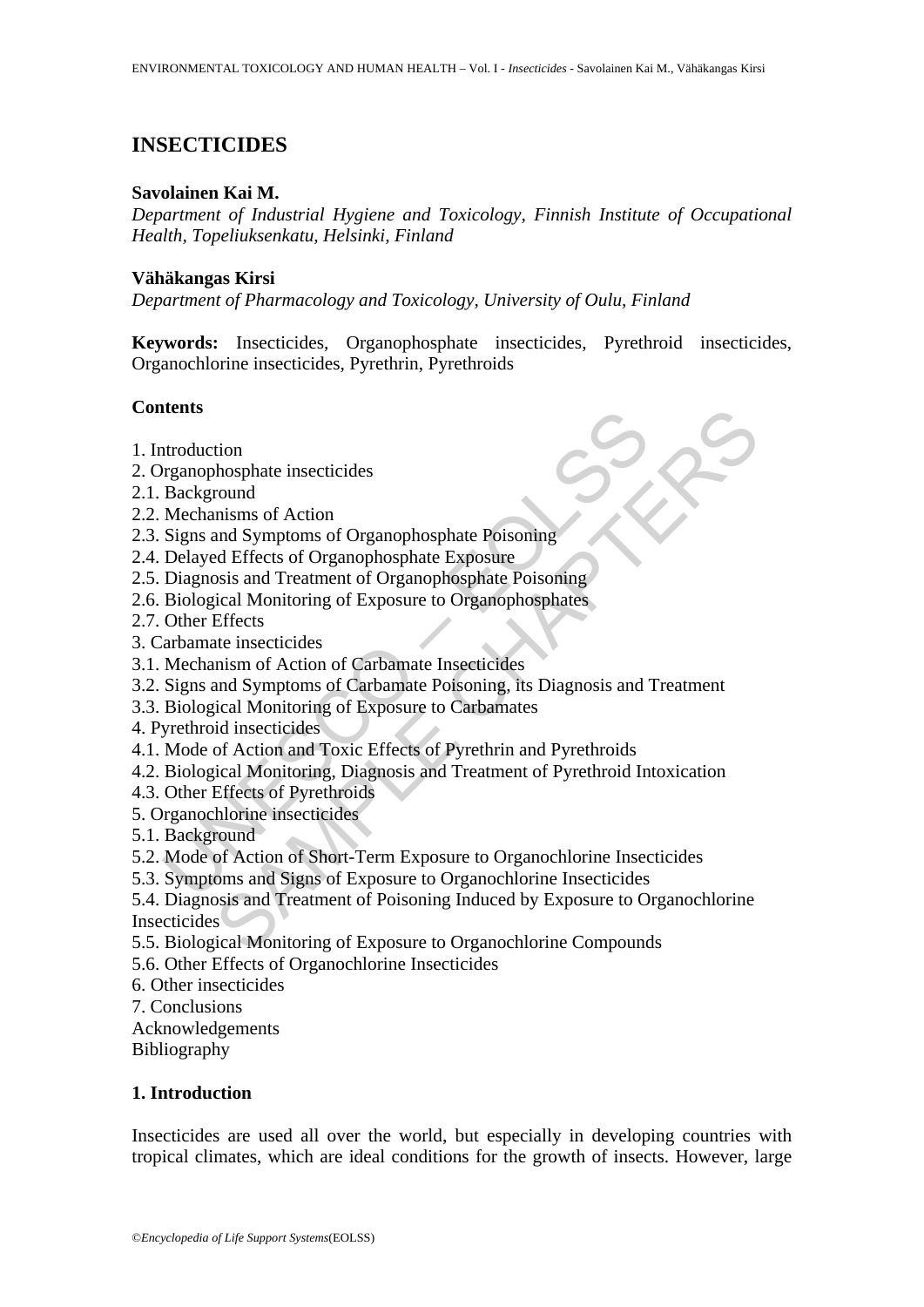quantities of insecticides are used in industrialized countries since certain insect species pose a major threat to growing plants in the field and greenhouses. Many insecticides have also played an important role over the years in the fight against the insects that spread malaria.

Even though most of the use of insecticides occurs in sub-tropical or tropical countries, these agents have been used around the world, for example in the United States, and in small quantities at the latitudes of the Nordic countries. Since most insecticides are highly toxic, a plethora of reports have been published on their effects on experimental animals and man (some of these are given in the Bibliography).

All of the insecticides used today are neurotoxic, and their most important acute effects are mediated via the central nervous system (CNS). In addition to the neurotoxic effects, insecticides also have other toxic effects, but neurotoxicity predominates. However, the organochlorine insecticides, such as DDT and lindane also possess teratogenic, genotoxic, and carcinogenic effects that will also be briefly dealt with in this article. The emphasis of this presentation is, however, on the neurotoxicity of compounds belonging to this class of pesticides.

cticides also have other toxic effects, but neurotoxicity predomin<br>mochlorine insecticides, such as DDT and lindane also pe<br>otoxic, and carcinogenic effects that will also be briefly dealt v<br>emphasis of this presentation i Unfortunately, the mammalian and insect nervous systems have great similarities, for example, in their neurotransmitter receptors. Insecticidal compounds have been targeted to interfere with specific membrane proteins, usually the receptors. In the synapses, since the receptors may be virtually identified in mammals and insects, these neurotoxic compounds do not have any inherent specificity in their neurotoxicity toward insects. The three major classes of insecticides widely used today are organophosphates (OP), carbamates and the pyrethroids. Also, another group of insecticides, organochlorine compounds (e.g., DDT), have been extensively used in the past, and are still used today in the developing countries in the fight against malaria vectors.

s also have other toxic effects, but neurotoxicity predominates. However<br>rime insecticides, such as DDT and lindane also possess teratoge<br>and carcinogenic effects that will also be briefly dealt with in this art<br>and carcin The anticholinesterase insecticides, notably OPs and carbamates, have the highest acute toxicity of insecticides, often ranging from 1 and 10 mg/kg bw, and most of the acute insecticide-induced poisonings can be attributed to these compounds. Some of the OP insecticides may also induce long-term or persistent health hazards in exposed individuals, usually in their peripheral nervous systems. The acute toxicity of organochlorine compounds such as DDT is much less, around 100 mg/kg bw, but they are extremely persistent, and may pose carcinogenic hazards to humans, and a threat to the environment due to their resistance to biodegradation. The safest group of insecticides used today are the pyrethroids whose acute toxicity is low, but even those may cause slight neurotoxicity, and may sensitize exposed humans in the general or occupational environments.

In this article, emphasis will be placed on the OP and carbamate anticholinesterase insecticides, and the pyrethroids. However, the toxic properties of organochlorine insecticides will also be dealt with because of their previous extensive use. It needs to be noted that the usage of organochlorine insecticides continues, even if it has declined due to their prohibition in a number of industrialized countries. Table 1 provides information of the annual use of pesticides (herbicides, fungicides, and insecticides) in different countries, as estimated by the United Nations Food and Agriculture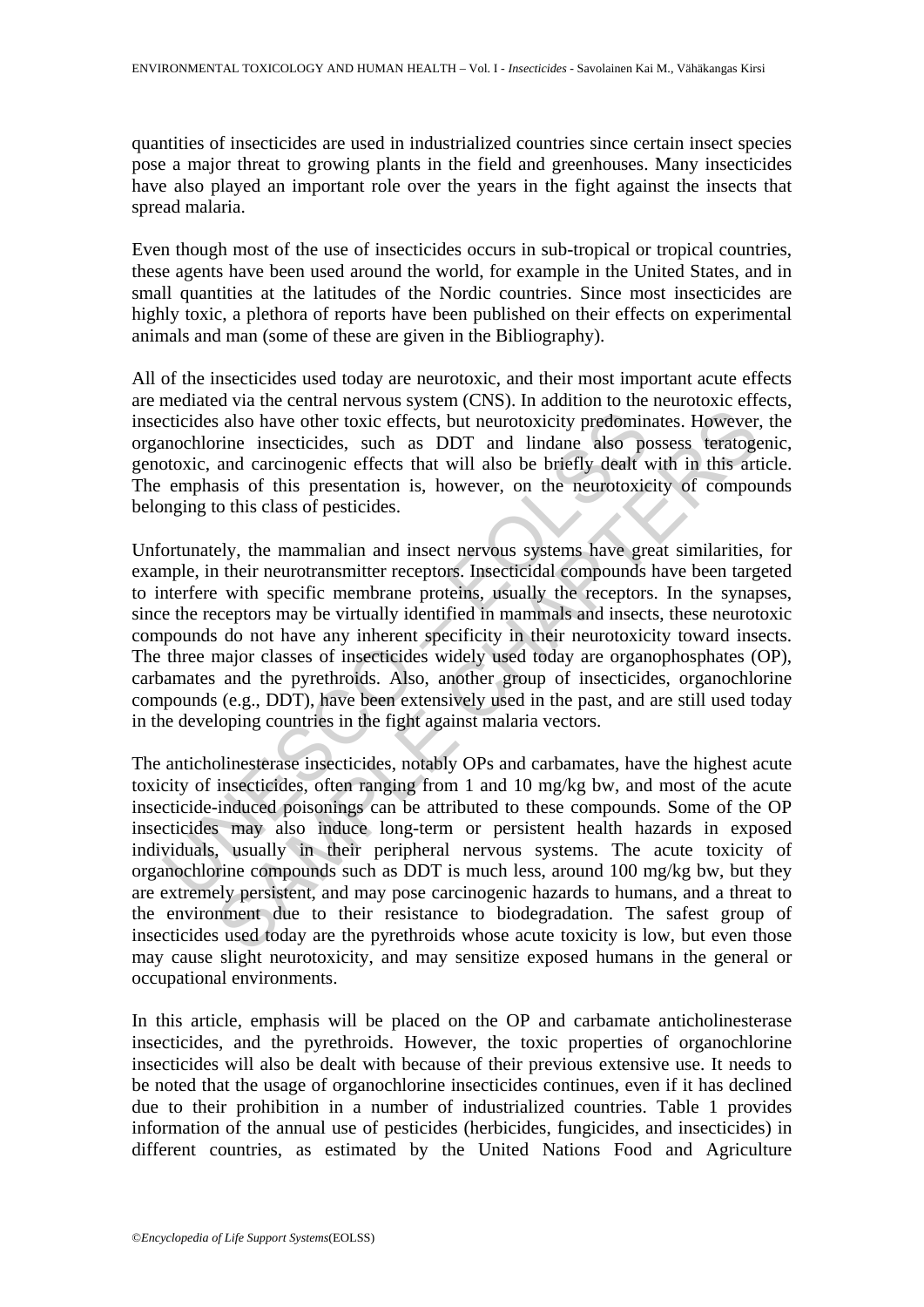Organization. Even if herbicides are internationally the most widely used pesticides, it is noteworthy that in developing countries in tropical areas, insecticides are probably the most important class of pesticides in terms of human poisonings. Also, in countries such as the USA and several Southern European countries, insecticides have been widely used. For example, in the USA the use of OP insecticides in 1994 was about 240 metric tons of active ingredients, with California accounting for more than 10 % of the total use.

| <b>Country</b>                     | <b>Metric</b> tons of<br>active ingredient | Country                          | <b>Metric tons of</b><br>active ingredient |
|------------------------------------|--------------------------------------------|----------------------------------|--------------------------------------------|
| Africa                             |                                            | Oceania                          |                                            |
| Algeria                            | 9 400                                      | Australia                        | 120 000                                    |
| Cameroon                           | 3 900                                      | Total in Oceania                 | 120 820                                    |
| Morocco                            | 9 400                                      |                                  |                                            |
| Zimbabwe                           | 4 000                                      | <b>Near East</b>                 |                                            |
| Total in Africa                    | 30 000                                     | Iran                             | 19 600                                     |
| <b>Latin America and Caribbean</b> |                                            | Turkey                           | 23 600                                     |
| <b>Brazil</b>                      | 57 000                                     | <b>Total in Near East</b>        | 53870                                      |
| Chile                              | 7 000                                      |                                  |                                            |
| Colombia                           | 20 000                                     | <b>North America</b>             |                                            |
| Costa Rica                         | 10 000                                     | Canada                           | 30 000                                     |
| Ecuador                            | 14 000                                     | <b>USA</b>                       | 248 000                                    |
| Honduras                           | 6700                                       | <b>Total in North</b><br>America | 278 000                                    |
| Mexico                             | 36 000                                     |                                  |                                            |
| Paraguay                           | 3 000                                      | <b>Europe</b>                    |                                            |
| Venezuela                          | 2700                                       | France                           | 110 000                                    |
| Total in Latin<br>America          | 169 320                                    | Germany                          | 30 000                                     |
| Asia                               |                                            | Hungary                          | 17 400                                     |
| China                              | 240 000                                    | Italy                            | 80 000                                     |
| India                              | 72 000                                     | Romania                          | 20 000                                     |
| Kazakhstan                         | 10 000                                     | Russia                           | 27 000                                     |
| Korea                              | 26 400                                     | Spain                            | 42 000                                     |
| Malaysia                           | 40 000                                     | Ukraine                          | 15 000                                     |
| Pakistan                           | 5 600                                      | <b>United Kingdom</b>            | 31 000                                     |
| Sri Lanka                          | 4 900                                      | Total in Europe                  | 454 200                                    |
| Thailand                           | 36 000                                     |                                  |                                            |
| Uzbekistan                         | 1 000                                      |                                  |                                            |
| Total in Asia                      | 442 000                                    |                                  |                                            |

1 see O'Malley (1997) *The Lancet* 349, 1161-1166.

Table 1. Annual pesticide use (herbicides, fungicides, and insecticides) estimated by the United Nations Food and Agriculture Organization<sup>1</sup>.

The most critical period for exposure to insecticides occurs in the working environments during the production, transportation, and mixing of the insecticidal formulations,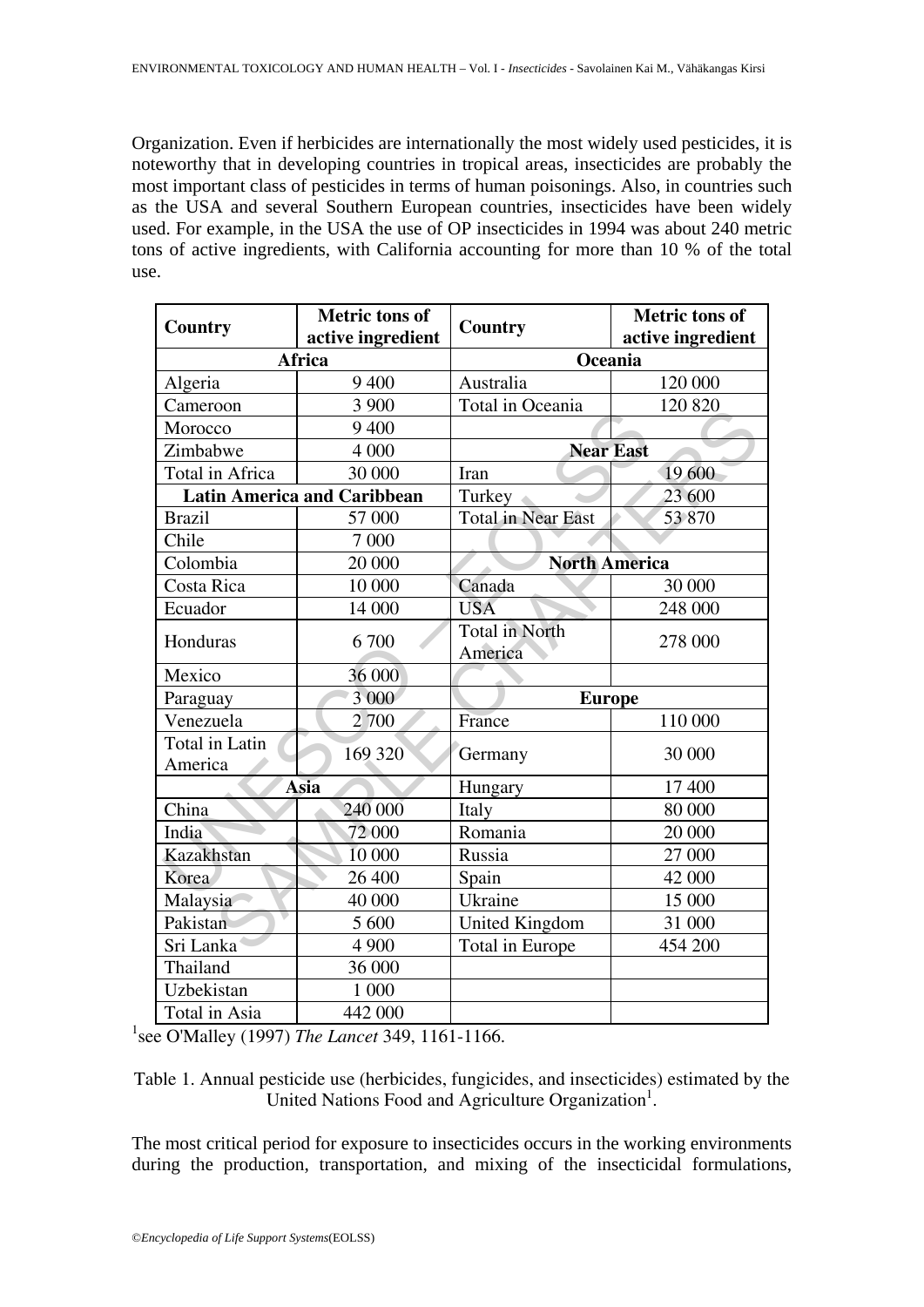though exposure can also occur during spraying of the compounds, and even when collecting sprayed crops, for example flowers, especially those grown in greenhouses. Consumers may also become exposed to insecticides through food items such as vegetables and fruits, and even through other food items. However, the skin is usually the most important exposure route in the occupational environment. Occasionally, exposure through inhalation may take place, and oral exposure due to poor occupational hygiene is possible. Consumer exposure through the oral route is usually insignificant, and does not pose either an acute or a long-term health risk to exposed individuals.

### **2. Organophosphate insecticides**

### **2.1. Background**

ay, the organophosphorus esters are the most widely used clastly, OP compounds were discovered in Germany in the late 19 the first compound of this class to be synthesized. Typical to all presence of a phosphorus atom that corresponds of this class to the most widely used class of insecticity compounds were discovered in Germany in the late 1930s, and parattic corresponds of this class to be synthesized. Typical to all OP compounds the ce of Today, the organophosphorus esters are the most widely used class of insecticides. Initially, OP compounds were discovered in Germany in the late 1930s, and parathion was the first compound of this class to be synthesized. Typical to all OP compounds is the presence of a phosphorus atom that is linked with a double bond with a sulfur or oxygen (the inactive parent compound is often activated by non-enzymatic desulfuration to a corresponding active oxon). Two alkyl chains are usually linked to the phosphorus with an oxygen bridge to a methyl, ethyl, or isopropyl moiety. The remaining bond of the pentavalent phosphorus atom is reserved for the so-called leaving group that is removed from the molecules upon its reaction with the target molecule, acetylcholinesterase (AChE), which also leads to aging of the enzyme, i.e., formation of a covalent bond between the OP compound and the enzyme. The leaving group, in turn, greatly varies between different OP compounds.

### **2.2. Mechanisms of Action**

The toxic effects of OP compounds are due to the inhibition of AChE which represents the key-target of all OPs. OP-induced inhibition is due to the irreversible phosphorylation of the enzyme, AChE, and subsequent attenuation, or inhibition of the enzymatic activity. OP-induced inhibition of AChE leads to a dramatic accumulation of acetylcholine (ACh) at all sites where ACh serves as a neurotransmitter, notably the brain, sympathetic and parasympathetic ganglia of the autonomic nervous system, as well in the neuromuscular end-plate of striated or voluntary muscles. Normally AChE hydrolyzes ACh, and this hydrolysis leads to the formation of choline. Choline is removed from the synaptic cleft, into which ACh had been released by reuptake via a high affinity transport system back into the presynaptic nerve terminal where it is used in the synthesis of new acetylcholine molecules.

After OP exposure, ACh starts to accumulate in the synapse, leading to excessive stimulation of cholinergic receptors, both nicotinic (an ion channel) or muscarinic receptors (a family of 7 transmembrane domain receptors that are coupled to a GTPbinding protein). Stimulation of nicotinic receptors is associated with a dramatic increase of influx of sodium into the target cells. This, in turn, leads to neuronal depolarization and cellular activation. Activation of muscarinic receptors leads to activation through a G-protein linked to the enzyme, phospholipase C, that cleaves a membrane phospholipid, phosphatidylinositol-4, 5-bisphosphate, into diacylglycerol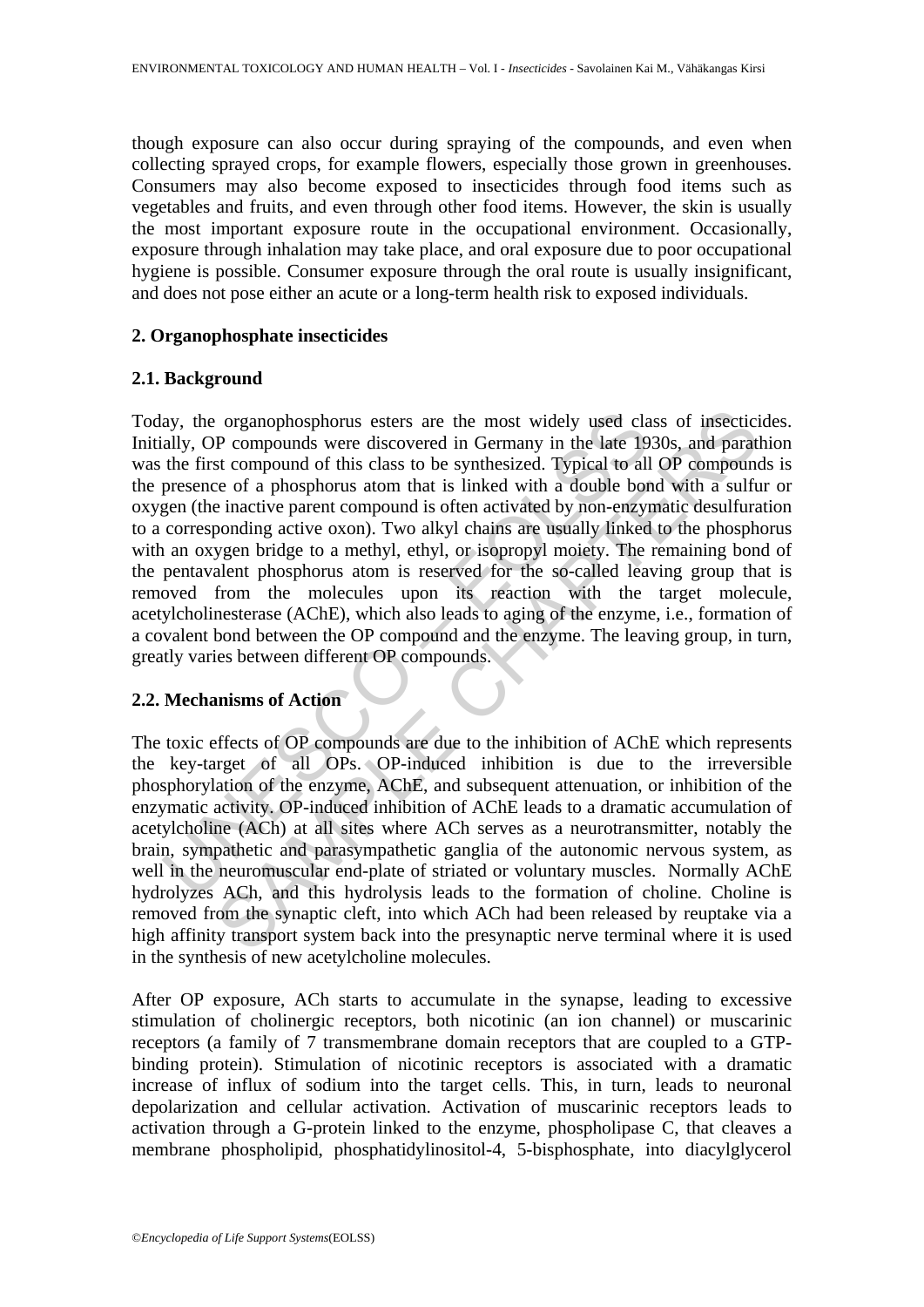and inositol-1,4,5-trisphosphate. These are two second messengers, and they cause elevations of free intracellular calcium and subsequent cellular excitation. Muscarinic receptor activation seems to be associated with cerebral activation and neuronal damage and ensuing death of neuronal cells in many brain regions after exposure to OPs. Neuronal cholinergic activation may lead to the increased formation of reactive oxygen species, possibly to changes in gene expression, and amplification of apoptotic events, i.e., increased likelihood of programmed cell death. It is of interest that glutamatergic rather than cholinergic muscarinic antagonists are able to antagonize the neuronal damage in experimental animals exposed to high doses of OP compounds and suffering from overt convulsions. These observations reflect the close interactions between these two classes of receptors.

## **2.3. Signs and Symptoms of Organophosphate Poisoning**

For the range of mathematic intention and periphene and space and space and space and space and space are are as segment as soman vs. tabun, cause similar effects in the range of 12000 r as soman vs. tabun, cause similar e and sympaths are expanded paralleleation at very low doses. Componentation and mevaluation and exist deviation and means at doses between 5 retains on mevaluation, in the range of 12000 mg/kg, are requirious problems, or d In many cases, OP compounds cause acute intoxication at very low doses. Compounds such as parathion and mevinphos may cause death in humans at doses between 5-100 mg/kg, whereas very high doses of malathion, in the range of 12000 mg/kg, are required to cause serious problems, or death. Some OP agents which are used as nerve agents, such as soman *vs*. tabun, cause similar effects in the range dose 100-200 μg/kg. The signs and symptoms of an OP poisoning are those typical for cholinergic crisis, and reflect the excitation of both central nervous and peripheral as well as autonomic nervous systems. The onset of the clinical features of OP poisoning depends on the route and degree of exposure and re-exposure. However, the interval is generally less than 12-24 hours, but in some cases it may be several days, even weeks, because of initial lipid storage and subsequent redistribution of the compound. However, in some cases, especially after oral exposure of high doses or after exposure to cholinergic OP nerve agents, the onset of symptoms may be almost immediate, and may take place within minutes. The typical symptoms of a massive intoxication include excessive salivation, increased bronchial secretions, bronchoconstriction, muscle fasciculations, cardiovascular effects, miosis, confusion, tremors, convulsions, and ultimately death (Table 2). In some cases, however, even short-term exposure to high doses of OP compounds may induce chronic effects, which may be very difficult to diagnose. It may be even more difficult to diagnose the chronic effects induced by exposure to OP compounds at low doses, doses that do not elicit any clinical signs or symptoms.

| Increased salivation and lacrimation                                           |  |  |  |
|--------------------------------------------------------------------------------|--|--|--|
| Increased bronchial secretion                                                  |  |  |  |
| Bronchoconstriction and respiratory difficulties                               |  |  |  |
| Bradycardia or tachycardia                                                     |  |  |  |
| Increased activity of gastrointestinal tract and increased urination           |  |  |  |
| Muscle fasciculations, muscle tremors, and muscle weakness                     |  |  |  |
| Dizziness, confusion, headache, general weakness, convulsions, coma, and death |  |  |  |

Table 2.Signs and symptoms of exposure to large doses of organophosphates

In cases of a massive exposure, death ensues because respiration is impaired due to bronchoconstriction and bronchial secretions, diaphragmatic contractions, as well as depression of the respiratory center in the brain stem.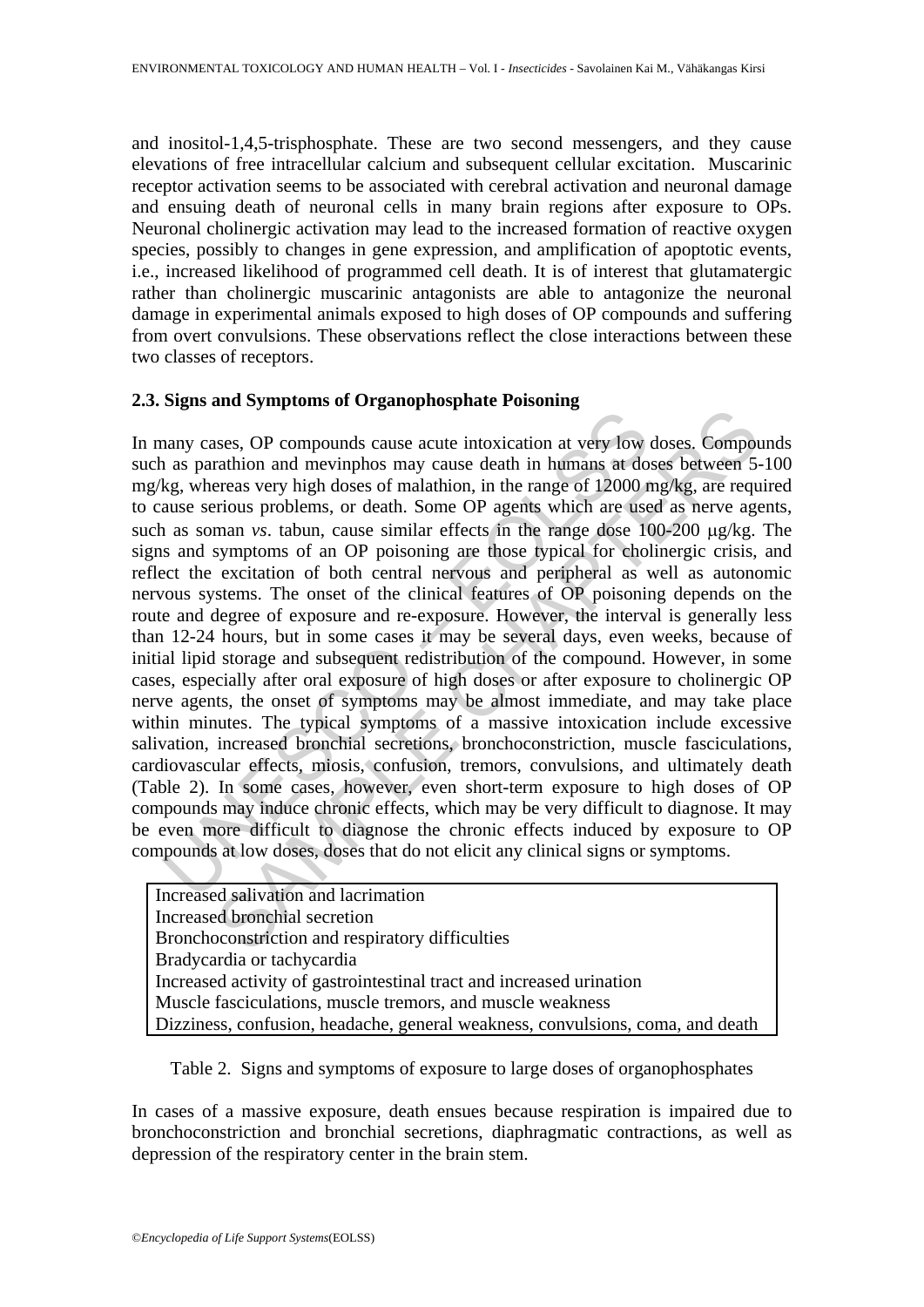- -
- -
- TO ACCESS ALL THE **18 PAGES** OF THIS CHAPTER, Visit[: http://www.eolss.net/Eolss-sampleAllChapter.aspx](https://www.eolss.net/ebooklib/sc_cart.aspx?File=E4-12-03-01)

**Bibliography** 

Abou-Donia MB, Wilmarth KR, Abdel-Rahman AA, Jenson KF, Oheme FW, Kurt TL (1996) Increased neurotoxicity following concurrent exposure to pyridostigmine bromide, DEET, and chlorpyrifos. *Fundam. Appl. Toxicol*. **34**, 201-222.

Aldridge WN, Miles JW, Mount DL & Verschoyle RD (1979) The toxicological properties of impurities in malathion. *Arch Toxicol* **42**, 95-106.

Aldridge N (1993) Postscript to the symposium on organophosphorus compound induced delayed neuropathy. *Chem-Biol Interactions* **87**, 463-466.

American Conference of Governmental Industrial Hygienists (1991) *Threshold Limit Values and Biological Exposure Indices for 1991-1992*. ACGIH, Cincinnati, Ohio.

Berridge MJ and Irvine RF (1984) Inositol triphosphate, a novel second messenger in cellular signal transduction. *Nature* **312**, 315-321.

Chandra H, Pangtey BS, Modak DP, Singh KP, Gupta BN, Bharti RS and Srivastava SP (1992) Biological monitoring of chlorinated pesticides among exposed workers of mango orchards: A case study in tropical climate. *Bull Environ Contam Toxicol* **48**, 295-301.

Clavel J, Hémon D, Mandereau L, Delemotte B, Séverin F, Flandrin G (1996) Farming,pesticide use and hairy-cell leukemia. *Scand J Work Environ Health* **22**, 285-293.

Costa LG (1997) Basic Toxicology of pesticides. *Occup Med* **12(2)**, 251-268.

Ecobichon DJ (1996) *Toxic Effects of Pesticides.* In Klaassen C.D (ed) Casarett & Doull's *Toxicology: The Basic Science of Poisons*, pp 643-689. McGraw-Hill Co., USA.

**From MD, Winnard KR, Note-Kendman FAR, stassor IST, Chellier (FRI), Realist Angle Control obsolving concurrent exposure to pyridostigmine bromide, DEB** *lam. Appl. Toxicol.* **34, 201-222.<br>Idge WN, Miles JW, Mount DL & Versc** EVA., William KR, Note-Kaminal AA, Jenson KR, Unelle Pw, Katri (1990) intelled and AR, About DLI, IC (1990) intelled and AR) (Individual Chapter Architect Architect Architect Architect Architect Architect Architect Archit de Jong G (1991) Long-term health effects of aldrin and dieldrin. A study of exposure, health effects and mortality of workers engaged in the manufacture and formulation of the insecticides aldrin and dieldrin. *Toxicol Lett. Supplement*

Fischer TF (1994) Lindane toxicity in a 24-year-old woman. *Ann Emerg Med* **24(5)**, 972-974.

Gilman AG (1987) G proteins: Transducers of receptor-generated signals. *Annu Rev Biochem* **56**, 615- 649.

He F (1993) Biological monitoring of occupational pesticides exposure. *Int Arch Occup Environ Health* **65**, S69-S76.

He F (1994) Synthetic pyrethroids. *Toxicology* **91**, 43-49.

Henschler D (1990) Biological monitoring and exposure limits as perceived in Germany. In: Fiserova-Bergerova V & Ogata M (eds). *Biological Monitoring of Exposure to Industrial Chemicals*. Cincinnati, Ohio, ACGIH, Inc.

Hirvonen M-R, Paljärvi L, Naukkarinen A, Komulainen H and Savolainen K (1990) Potentiation of malaoxon-induced early brain cell injury by lithium: Early neuronal injury, phosphoinositide signaling, and calcium. *Toxicol Appl Pharmacol* **104**, 276-289.

International Agency for Research on Cancer: Chlordane and heptachlor (1991) In *IARC Monographs on*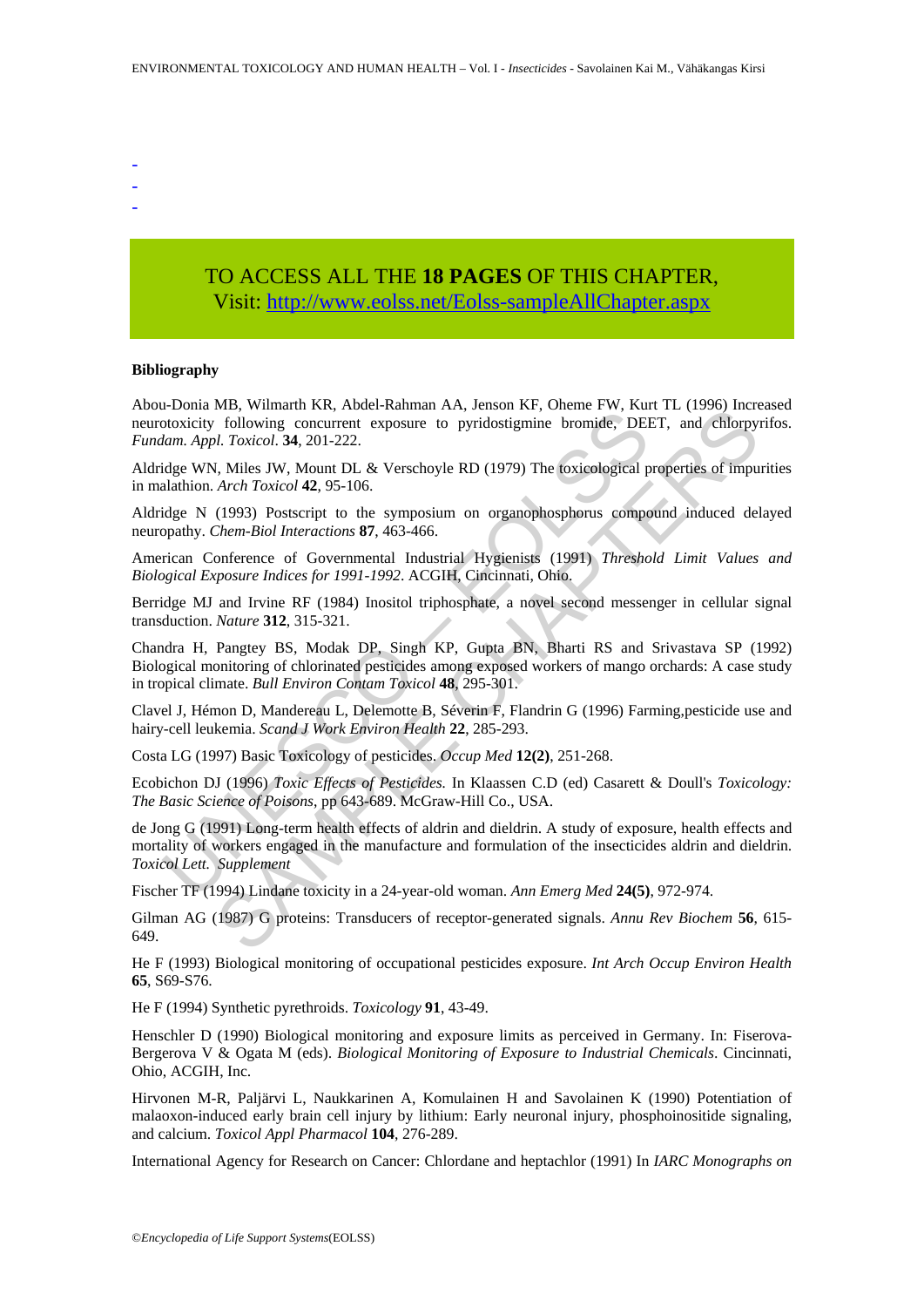*the Evaluation of Carcinogenic Risks to Humans* **53**. Occupational Exposures in Insecticide Application, and Some Pesticides. Lyon, pp 115-177.

International Agency for Research on Cancer: DDT and associated compounds (1991) In: *IARC Monographs on the Evaluation of Carcinogenic Risks to Humans* **53**. Occupational Exposures in Insecticide Application, and Some Pesticides. Lyon, pp 179-249.

Jamal GA (1997) Neurological syndromes of organophosphorus compounds. *Adverse Drug React. Toxicol Rev* **16(3)**, 133-170.

Jarrel J, Gocmen A, Foster W, Brant R, Chan S and Sevcik M (1998) Evaluation of reproductive outcomes in women inadvertently exposed to hexachlorobenzene in Southeastern Turkey in the 1950s. *Reproduct Toxicol* **12(4)**, 469-476.

Jauhiainen A, Laitinen S, Kangas J and Savolainen K (1992) Biological monitoring of workers exposed to mevinphos in greenhouses. *Bull Environ Contam Toxicol* **49**, 37-43.

Johnson MK (1990) Organophosphates and delayed neuropathy - is NTE alive and well? *Toxicol Appl Pharmacol* **102**, 385-399.

Kangas J, Laitinen S, Jauhiainen A, Savolainen K (1993) Exposure to sprayers and plant handlers to mevinphos in Finnish greenhouses. *Am J Ind Hyg* **54**, 150-157.

Keifer MC and Mahurin RK (1997) Chronic neurologic effects of pesticide overexposure. *Occup Med* **12 (2)**, 291-304.

Kurttio P and Savolainen K (1990) Ethylenethiourea in air and in urine: Implications to exposure to ethylenebisdithiocarbamate fungicides. *Scand J Work Environ Health* **16**, 203-207.

London L, Nell v, Thompson M-L, Myers JE (1998)Effects of long-term organophosphate exposures on neurological symptoms, vibration sense and tremor among South African farm workers. *Scand J Work Environ Health* **24(1)**, 18-29.

Lotti M, Becker CE, Aminoff J (1984) Organophosphate polyneuropathy: pathogenesis and prevention. *Neurology (Clev)* **34**, 658-662.

Machemer LH and Pickel M (1994) Carbamate insecticides. *Toxicology* **91**, 29-36.

Minelli EV and Ribeiro ML (1996) DDT and HCH Residues in the blood serum of malaria control sprayers. *Bull Environ Contam Toxicol* **57**, 691-696.

Miyamoto J, Kaneko H, Tsuji R and Okuno Y (1995) Pyrethroids, nerve poisons: how their risks to human health should be assessed. *Toxicol Lett* **82/83**, 933-940.

*macol* **102**, 385-399.<br>
gas J, Laitinen S, Jauhiainen A, Savolainen K (1993) Exposure to sprayers<br>
nphos in Finnish greenhouses. Am J Ind Hyg 54, 150-157.<br>
For MC and Mahurin RK (1997) Chronic neurologic effects of pesti 10.385-399.<br>
22, 385-399.<br>
22, 385-399.<br>
22, 385-399.<br>
22, 385-399.<br>

22, 385-399.<br>

22, 385-399.<br>

22, 285-399.<br>

22, 285-399.<br>

22, 285-399.<br>

22, 284. I fol Hyg **54**, 150-157.<br>

22, 285-399.<br> Nanni O, Amadori D, Lugaresi C, Falcini F, Scarpi E, Saragoni A and Buiatti E (1996) Chronic lymphocytic leukaemias and non-Hodgkin's lymphomas by histological type in farming-animal breeding workers: a population case-control study based on a priori exposure matrices. *Occup Environ Med* **53**, 652-657.

O'Malley M (1997) Clinical evaluation of pesticide exposure and poisoning. *Lancet* **349**, 161-1166.

Orrenius S, McCabe MJ and Nicotera P (1992)  $Ca^{2+}$ -dependent mechanisms of cytotoxicity and programmed cell death. *Toxicol Lett* **64**, 357-364.

Richardson RJ (1995) Assessment of the neurotoxic potential of chlorpyrifos relative to other organophosphorus compounds: a critical review of the literature. *J Toxicol Environ Health* **44**, 135-165.

Rosenstock L, Keifer M, Daniell WE, McConnell R, Claypoole K (1991) Chronic central nervous system effects of acute organophosphate pesticide intoxication. *Lancet* **338**, 223-227.

Savage EP, Keefe TF, Mounce LM, Heaton RK, Lewis JA, Burcar PJ (1988) Chronic neurological sequelae of acute organophosphate pesticide poisoning. *Arch. Environ. Health* **43**, 38-45.

Savolainen KM, Nelson SR, Samson FE and Pazdernik TL (1988a) Soman-induced convulsions affect the inositol lipid signalling system: potentiation by lithium; attenuation by atropine and diazepam. *Toxicol Appl Pharmacol* **96**, 305-314.

Savolainen KM, Terry JB, Nelson SR, Samson FE and Pazdernik TL (1988b) Convulsions and cerebral